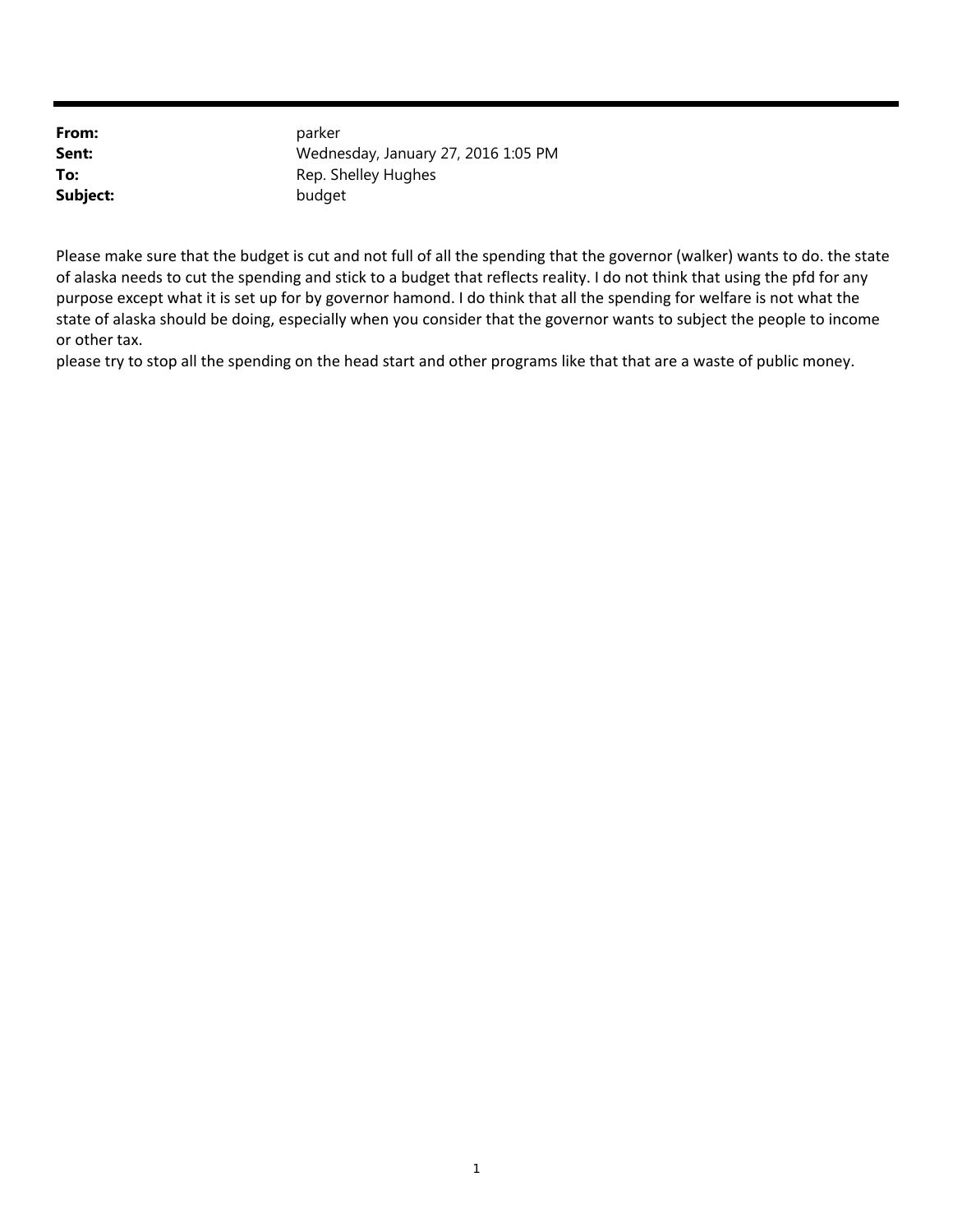Jon Christensen Monday, February 01, 2016 11:37 AM Rep. Shelley Hughes Gas taxes and the like

Shelley,

I read in the Newsminer that the state was thinking of doubling our gas taxes. In the article there was mention that the legislature was trying to figure out the economic impact on Alaskans. I can say this, EVERY single tax there is makes a big difference to our family. We just don't have money to play with or even save for retirement or our children's college education etc. We don't go on vacations every year, we don't go out to eat at restaurants more than once a year if that. We are very frugal and yet we keep having to cut our expenses because the cost of living keeps going up. My income level has not changed in years, in fact it has gone down.

What I am saying is that there may be state sponsored programs and employees that might be hurt by cuts but there are many others that have those programs and costs as real burdens on our backs. I don't get a nice retirement like a state employee will. I don't get nice medical like a state employee does. I only have 10 days of vacation and 5-6 paid holidays compared to the plethora of state paid days off… I have a family budget that cuts expenses when things get tough, I don't go and steal things from my neighbors. Right now I feel like the state thinks it can just raise taxes and steal stuff from us instead of cutting.

Look how much Alaska has as a budget per capita compared to ANY other state of a similar population and we are more than double. The faster the state cuts its costs the better off we will be even if it hurts some who are on the receiving end of the money train. There is far too much largess and it needs to be cut or those of us who are normal hard working people will be ruined financially…we can't take much more.

It is not just gas taxes it is everything.

I hope this letter will give those on the finance committee pause to think that there are those out there that really don't know where else to turn soon with the heavy financial burdens that are piled on us by the state.

Regards.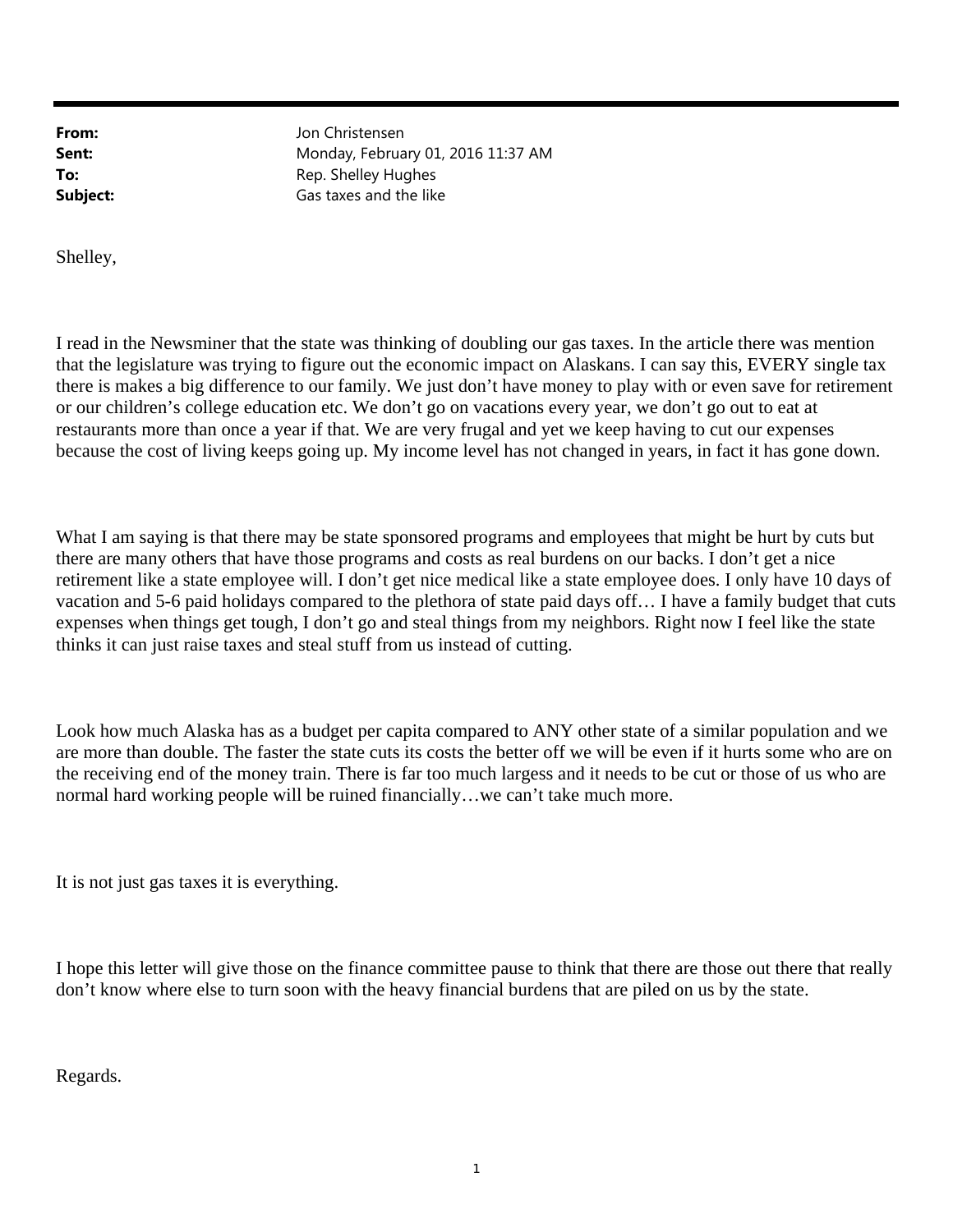Jon Christensen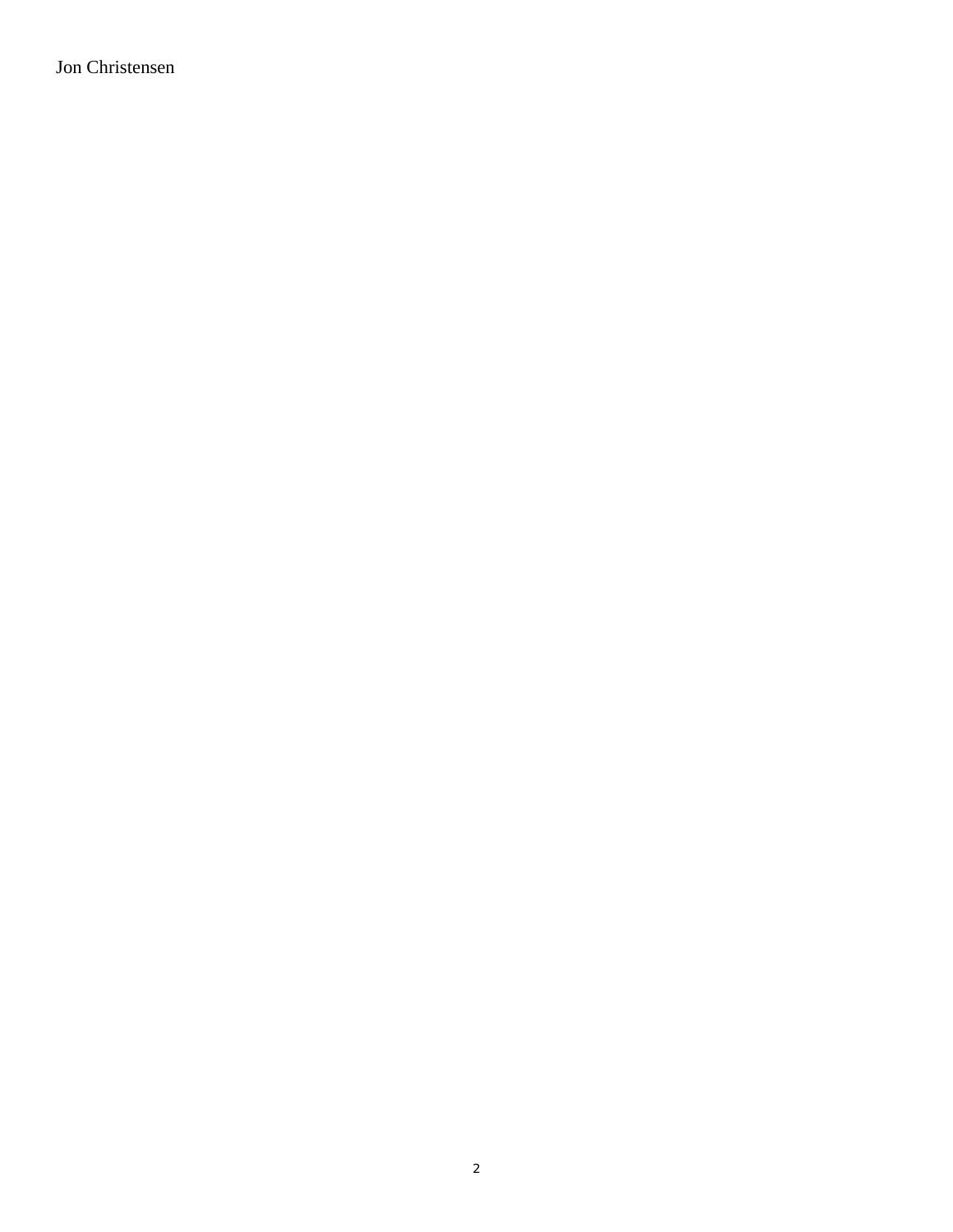Lois Conway Tuesday, February 02, 2016 5:34 PM Kimberly Swiantek RE: HB 249 FW: State of the State

I recently learned the gas tax was proposed to be \$0.16/gallon an increase from \$0.08/per gallon. I'm totally against any money grubbing from us until the State budget has been significantly reduced, and I mean significantly. I truly hope there is enough resistance to all of Gov. Walkers taxing proposals that put a stop to his outrageous ideas. NO tax increases or new taxes without much greater reduction in force. Thank you.

Lois Conway

Palmer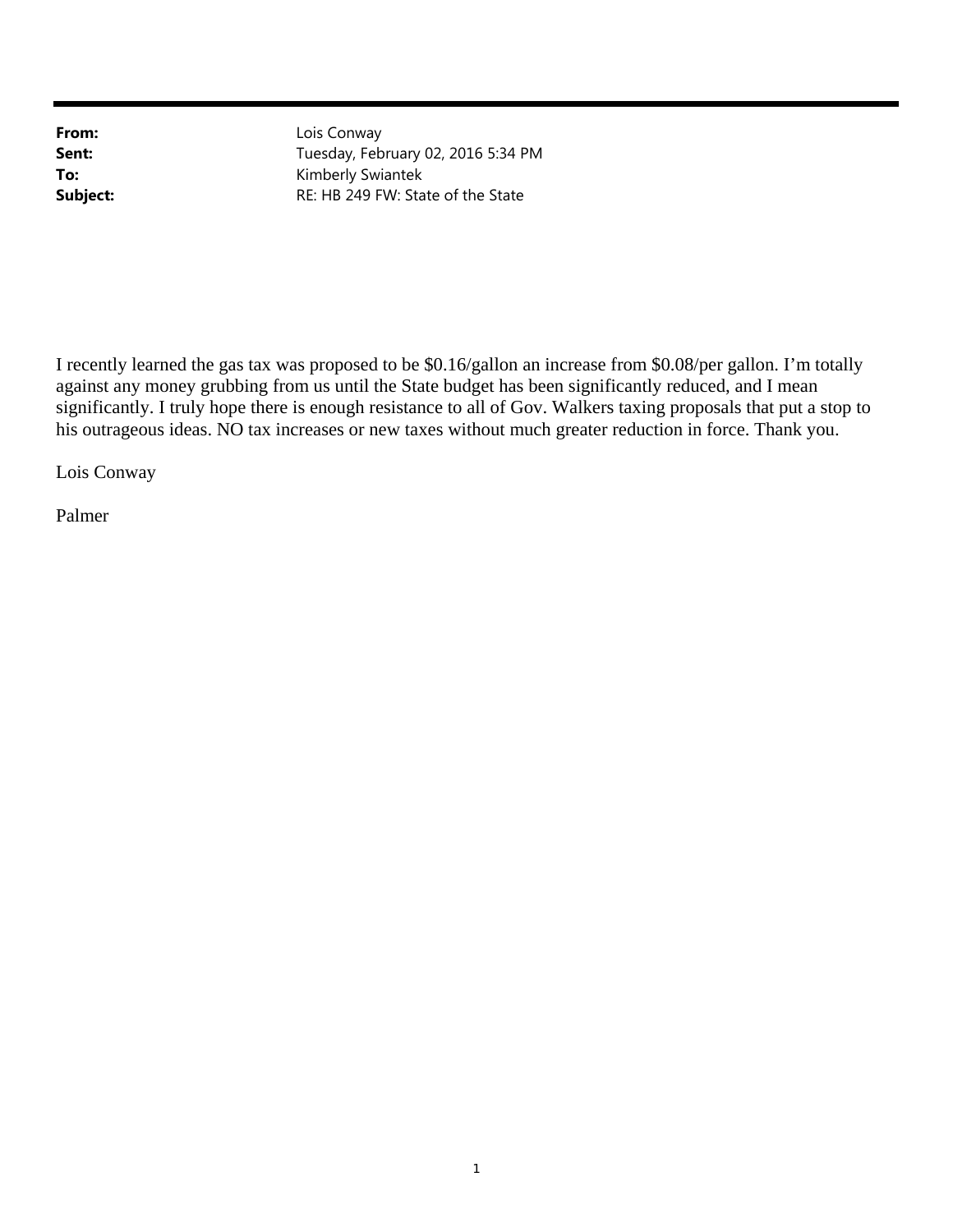George Sahlstrom Monday, January 25, 2016 8:47 PM Rep. Shelley Hughes Re: News From Hughes, Start of Session Update

Hello Shelley,

My stand on the gas tax is that it be mandated (constitutionally, if necessary) for repair/construction of roads, and only that.

Blessings to you!

George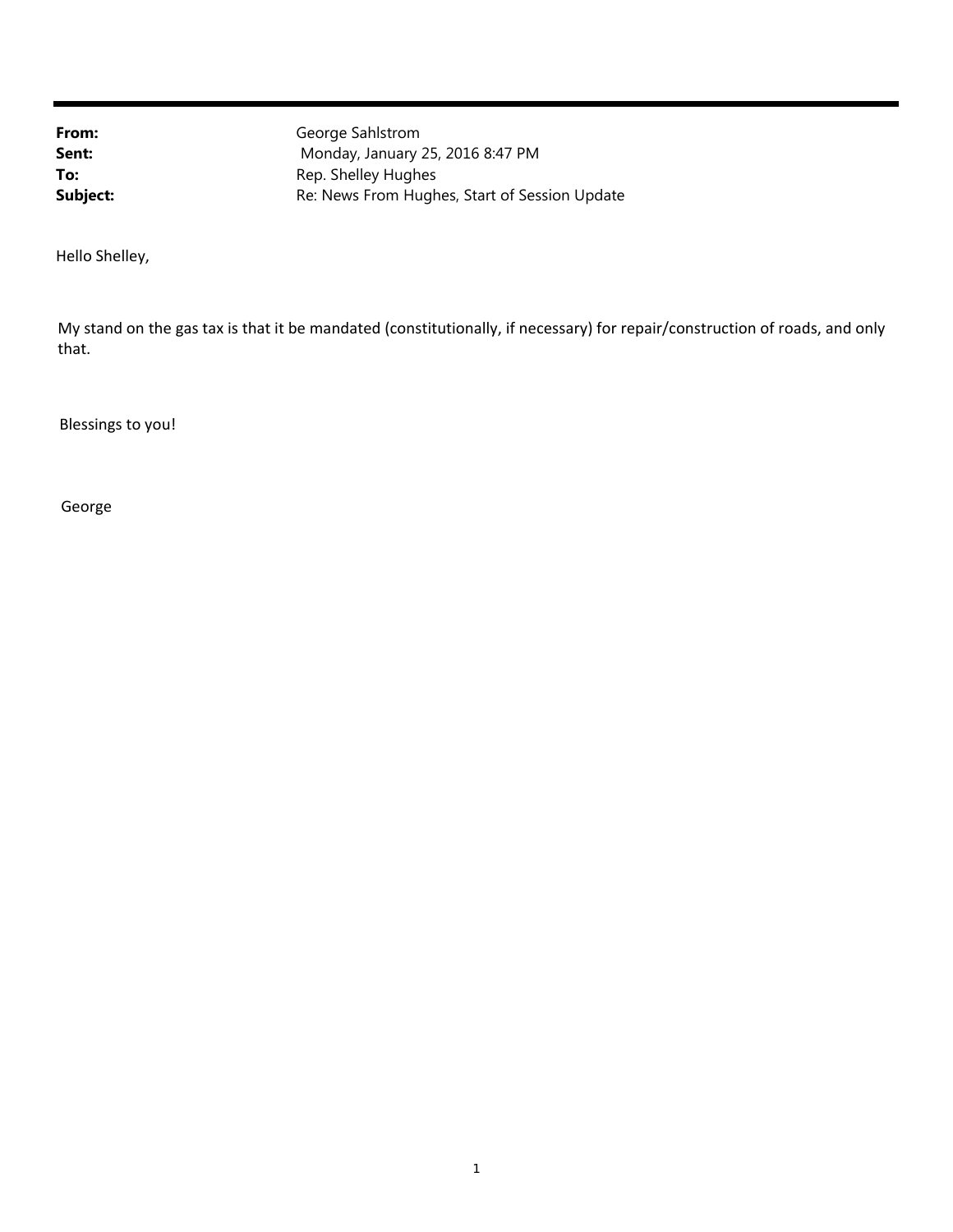Penny Nixon Monday, February 01, 2016 6:39 AM Rep. Shelley Hughes Re: Update: Feb 1

**Follow Up Flag:** Follow up Flag Status: Flagged

Thank you Shelley.

I'd oppose the fuel tax increases, and any attempt to raid the Perm Fund until the budget has been reduced 10% (actual).

Cheers, Penny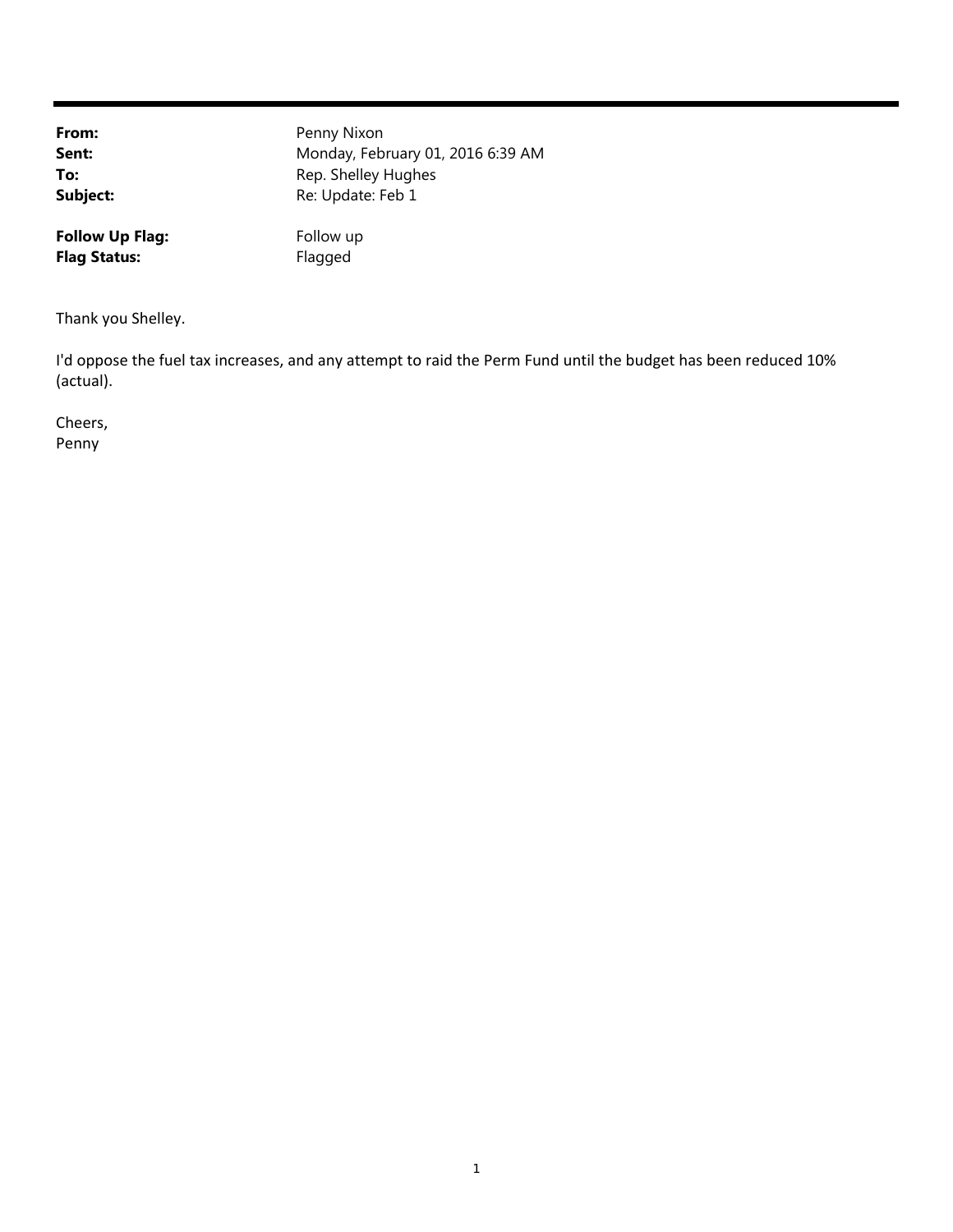Monday, February 01, 2016 8:46 AM Rep. Shelley Hughes Re: reply on your news letter

Ms. Hughes,

Motor fuel tax is a penalty on Alaskans. It's already expensive to fly in Alaska and we fly more than any other state. With all of the coming budget cuts, this is going to make it harder on the bush that will already see major budget cuts. Seasonal motor fuel tax on vehicles at tourism time is the only possible additional fuel tax I could support.

Use a sales tax so visiting tourists can help pay. Put higher fees on tourist related fees (hunting and fishing, cruise, hotel, rental cars, etc.)...

Cut The Bureaucracy Budget deep and first. Cut, Cut, Cut!

Commercial fisherman are not paying a tax on that state resource, it's time they start. It's no different than oil or timber, or any state owned resource.

Many social programs are going to have to go.

Create a tax free export zone at Point Mackenzie and let free enterprise work to help pay through the ripple effect of new jobs, construction, etc..

We can't tax our way out of this without killing the economy. Taxing and forcing oil companies to do even more when they are hurting is possibly creating a even lower activity scenario for them shortly, that will hurt our state even more. Cost to produce oil is way cheaper in many places. There better be a real buyer (presold) for the gas from a state sponsored gas line and it better pencil or what a folly this is going to be!

Lower oil prices most likely will be here for the foreseeable future. Best plan for reality.

Thanks for your hard work, Guy Turner